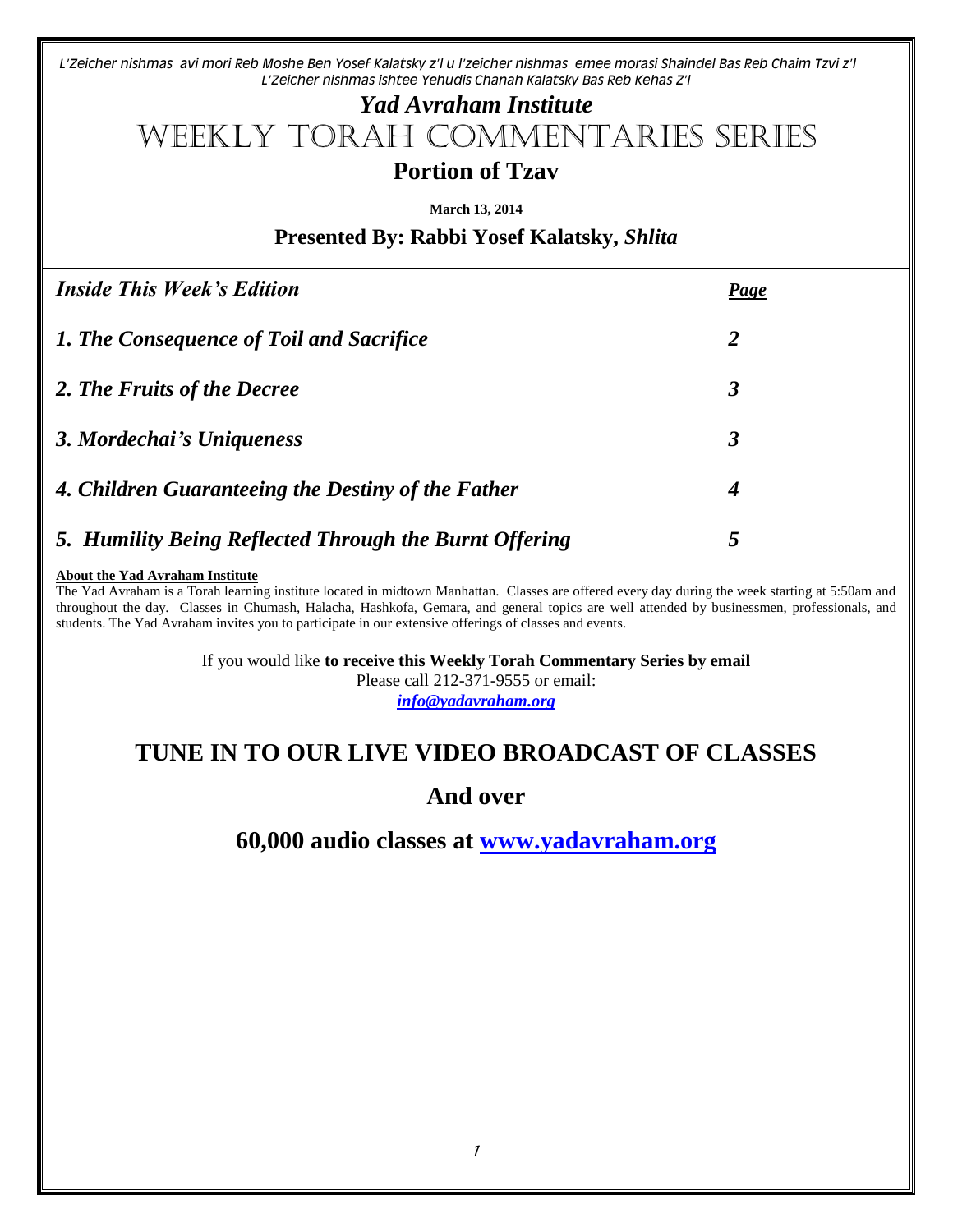*Yad Avraham Institute B"H New York March 13, 2014*

#### **Tzav**

*Presented by* **Rabbi Yosef Kalatsky,** *Shlita Dean* 

#### *1. The Consequence of Toil and Sacrifice*

The Torah states, "**Hashem spoke to Moshe saying: Command (tzav) Aaron and his sons saying: This is the law of the elevation-offering…"** The Midrash explains, "The expression 'tzav' is one of urgency. G'd said to Moshe to urge them (the Kohanim) presently and for future generations. Reb Shimon says, "One must urge another even to a greater degree when it is a situation of loss of money." What is the loss to which the verse is referring? Regarding the elevation offering, the limbs and the fats are burnt on the Altar throughout the night, which requires the involvement of the Kohen. Because it is burnt offering, the Kohen receives no portion or any other physical benefit for his toil. It is unlike other offerings where the Kohen receives a certain portion of the sacrifice for his personal consumption. Since the Kohen is not compensated for his efforts, he will not be motivated to engage in this service. Thus, the Kohen needs to be motivated and encouraged to perform this mitzvah.

The Mishna in Tractate Bava Metzia discusses a case in which one is a custodian for produce to safeguard it for its owner. While the produce was under the supervision of the custodian, it began to spoil. What does the custodian do with the produce? Does he sell it to minimize the loss to the seller? Or does he hold it to a certain point before it spoils completely? There is one opinion that states that the custodian is not permitted to sell the produce although the owner would benefit from the sale. The Gemara explains that the rationale for this is "one would prefer a measure of his own than nine measures of another." Meaning, as Rashi explains, because one had invested his effort and toil in bringing about the produce, it is endeared to the person. Although financially he would gain from the sale of the produce by his custodian, he nevertheless prefers the fruits of his own labor. Therefore, the custodian is not permitted to sell the produce, despite the loss.

The Gemara in Tractate Taanis tells us that one is not permitted to test G"d with the exception of the tithing of one"s produce in the Land of Israel. This is based upon the verse regarding the tithe that is given to the Levy. The Torah states "*aseir t'aseir.*" Regarding the portion that is given to the Levy, the word for the tithing it is reiterated to indicate that one is permitted to tithe with the intent to become wealthy. Although one is usually not permitted to test G"d, in this context one is permitted. Why regarding the tithing of produce is one permitted to test G"d? It is because the produce that is tithed is the fruit of one"s labor. It is one's toil and effort that one invested in bringing his produce about that causes him to be attached to it. Thus, he has difficulty giving it away. This is based on the principle that whatever one toils for, becomes endeared to him. G'd therefore allows one to test Him regarding the degree of compensation for what he has given up. G"d will compensate him in multiples for what he has done.

The Gemara in Tractate Megillah states, "One who says 'I have toiled (in Torah) and have come upon it'  $$ should be believed. One who says, "I have not toiled and I did come upon it'  $-$ is not to be believed." G'd only allows one to come upon the truth of Torah if he toils for it. Why is this so? If one toils for the acquisition of Torah it is an indication that he truly values its truth. Because this individual has demonstrated his initiative for the sake of the Torah, he will esteem it. Thus, he merits Divine Assistance to acquire it. However, if one does not toil sufficiently for it, it is an indication that it is not considered to be worthy of sacrifice and thus he will not revere it. Therefore, he will not merit the Divine Assistance that is needed. Another explanation, based on the principle that what one toils for will be endeared to him, G"d will therefore give him the Divine Assistance to come upon its truth because it will be considered special to him.

However, regarding the burnt offering, G"d told Moshe to urge the Kohanim to be motivated for its service because the Kohen does not see the fruits of his accomplishment. There is not tangible result for his efforts.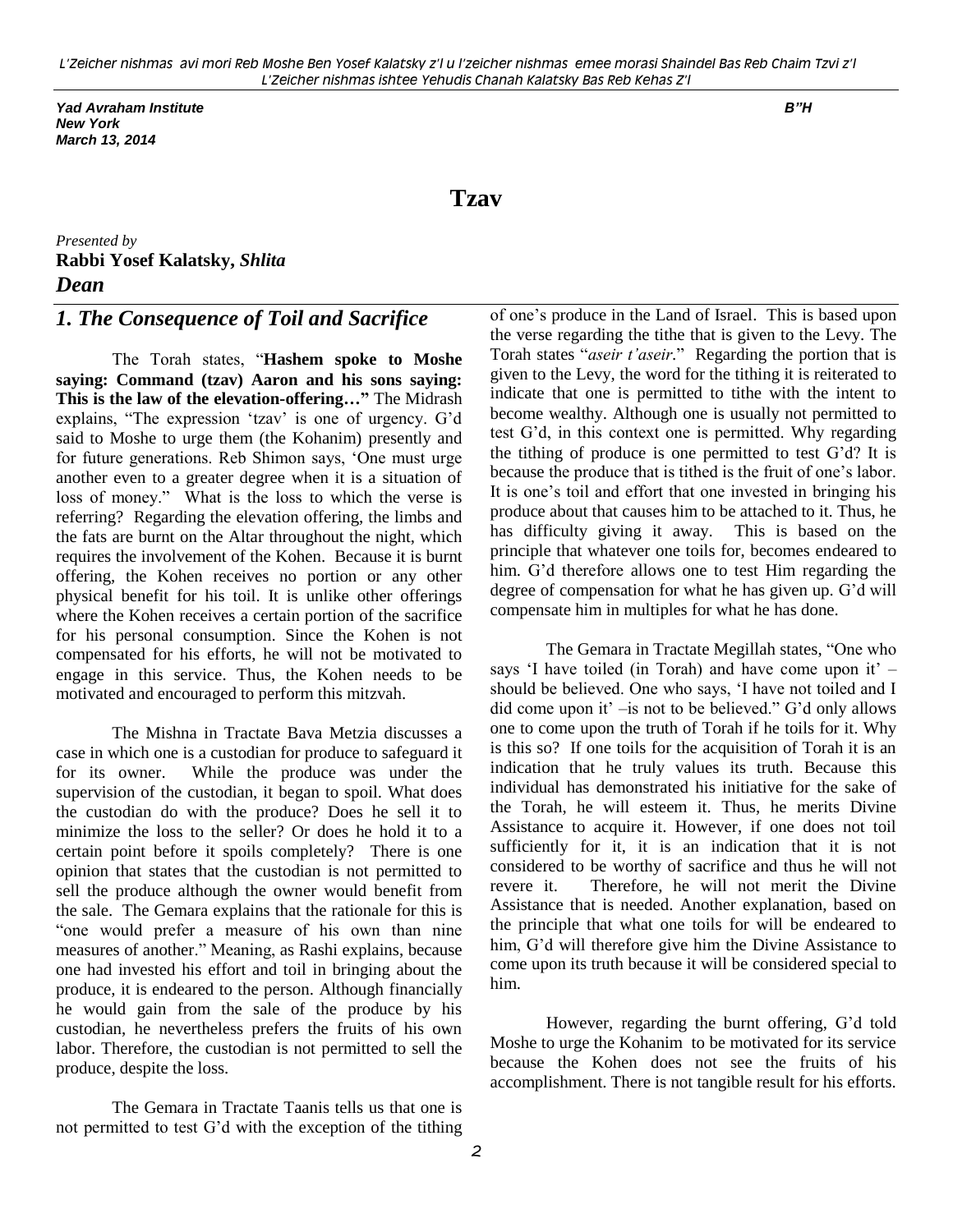### *2. The Fruits of the Decree*

The Gemara in Tractate Megillah tells us that the students of Rebbe Shimon Bar Yochai asked him, "Why at the time of Purim did the Jewish people deserve to be annihilated?" There was a decree that throughout the Persian Empire (which was the entire world) every Jewish man, woman, and child should be annihilated. The students of Rebbe Shimon Bar Yochai were of the opinion that "the Jewish people deserved annihilation because they had benefited from the feast of the evil one (the feast celebrating the coronation of Achashverosh)." Rebbe Shimon Bar Yochai rejected their understanding, because if that were so, then only the Jews in Shushan (where the feast had taken place) should have been liable and not the entire Jewish people. He explained to his students that the reason the Jewish people were deserving of annihilation was because, they had bowed to the image of Nebuchadnezzar (Babylonian Emperor, who had destroyed the First Temple). Nebuchadnezzar had ordered all of his subjects to bow to his image or be put to death. The only Jews who did not obey his command and bow were Chananyia, Meshael, and Azarya. Because they refused to bow they were cast into a fiery kiln (they emerged miraculously unharmed). Since the Jewish people bowed to the image, they thus deserved annihilation.

The students of Reb Shimon Bar Yochai asked him, "If this was so, why were they not annihilated?" He answered, "Because their bowing was only an external act without intent. They did not believe that Nebuchadnezzar was a deity. Their bowing was only a façade. Thus, the decree against the Jewish people manifested itself in a similar vein. It presented itself as if it were going to take place, although G"d never intended it to come to fruiting? What was the correction that was needed to be made by the Jewish people for their transgression of bowing?

At Sinai, G"d took the Jewish people to be His priestly, holy nation. They were His chosen people. Nebuchadnezzar, the Babylonian Emperor ruled the world supreme. Thus, when the edict was given to bow to his image, it was known throughout existence that the Jewish people had abandoned their G"d to bow to an idol. Thus, the behavior of the Jewish people was the ultimate desecration of G"d"s Name. The world did not know the true intent of the Jew, what was in their hearts when their bowed. They had perceived their behavior as accepting Nebuchadnezzar as a deity. However, G"d knowing what was truly in their heart, knew that their action were only external. G"d therefore created a context through which

the misperception would be corrected. The decree to annihilate every Jewish man, woman, and child was issued throughout the entire world.

When the decree to annihilate the Jewish people was issued, Mordechai galvanized them to repent and fast for the sake of salvation. One would think that at such a dire moment, the Jewish people would be overwhelmed with despair because they had nowhere to escape and their destruction was imminent. Rather than despairing, they "took hold of the craft of their forefathers, the holy Patriarchs." They prayed to G"d and supplicated Him for His Mercy.

The entire world witnessed the behavior of the Jewish people regarding their fervent belief at that moment- their commitment to G"d and their state of penitence. If they had truly severed their relationship with G"d and did not believe that their existence was completely dependent on Him, why would they act in this manner? Thus, it was revealed to the world that the essence of the Jewish people is truly holy and they are His people that were taken by Him at Sinai. Their praying and fasting to G"d was the ultimate sanctification of G"d"s Name. It therefore was a correction for the initial desecration of G"d"s Name, which was based on a misperception. This revealed to the world that their initial bowing to the image was only a façade and not their true belief. An outgrowth of the victory over the Amalekites and the miracle of Purim caused the Jewish people to reaffirm their acceptance of the Torah out of love rather than under duress as it had been at Sinai. The reason the Jewish people merited this level of clarity to understand and appreciate G"d"s love for them is based on the principle of one mitzvah brings about another mitzvah. Because they had brought about a sanctification of G'd's Name on a universal level, they merited the ultimate level of commitment to Torah, which was a reaffirmation out of love.

## *3. Mordechai's Uniqueness*

The Gemara in Tractate Megillah asks, "Where do we find Mordechai alluded to in the Torah?" The Gemara answers, "The first ingredient in the spices that was needed to produce the anointing oil was **"***Mor dror* **– pure myrrh."** Targum explains, "*Mor dror***'** as "*mori dachya*."" Thus, the Torah alludes to Mordechai through one of the essential ingredients of the anointing oil. What commonality or relevance does Mordechai have to the anointing oil?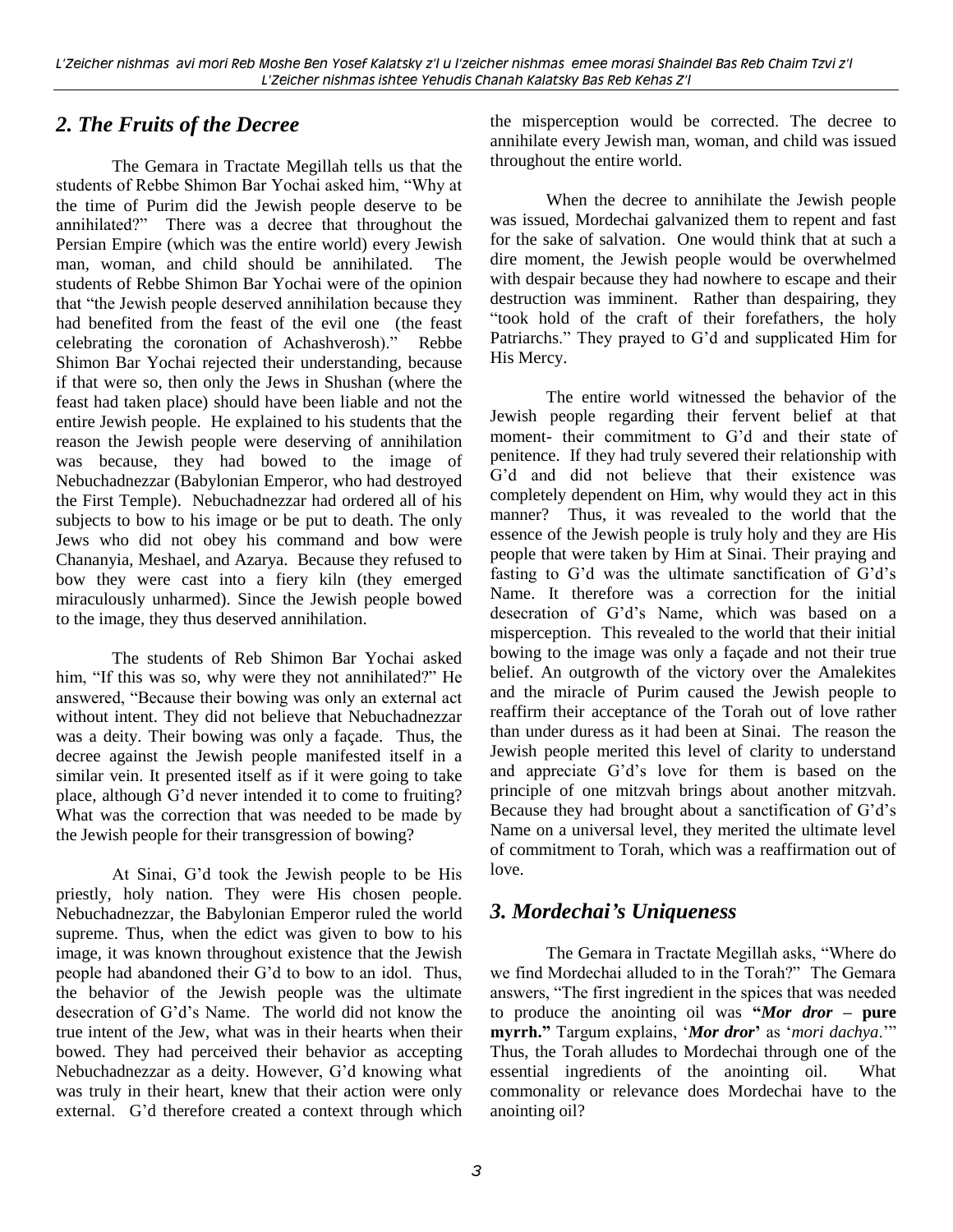The Torah states regarding the anointing oil, **"You shall anoint the Elevation Altar and all its utensils, and it shall become holy."** Despite the fact that the Mishkan was built to the specifications that were put forth by G"d and was infused with the proper spiritual intent to give it the potential to bring about its desired effect; nevertheless, every aspect of the Mishkan needed to be anointed with the anointing oil in order for it to become fully functional to accommodate G"d"s Presence. G"d had commanded Moshe to personally anoint the Mishkan and all its vessels with the special anointing oil because he was the only one who was qualified to do so. Without the anointing oil, the Mishkan would have been an extraordinary edifice without any effect.

Mordechai, the leading Torah sage of his generation, orchestrated all of the elements, which ultimately brought about the miracle of Purim. At the final moment when the decree was meant to be carried out, it was miraculously annulled. Rather than the Jewish people being destroyed, they brought destruction upon their enemies. Mordechai had initially instructed Esther, the queen, to conceal her true identity as a Jewess until the appropriate time. He galvanized the Jewish people to repent and pray to G"d. Had it not been for Mordechai, the miracle of Purim would not have come about. He was the one who actualized the potential of the Jewish people to deal with their predicament. Rather than becoming overwhelmed with despair, they gained focus and understanding, which ultimately led to the realization that G"d truly loved them and had brought about their redemption. Mordechai was to the Jewish people as the anointing oil was to the Mishkan. They both were necessary to actualize potential, whether it be the Mishkan or the Jewish people.

At the time of Purim, the Jewish people had Mordechai to lead them, who was the equivalent of the anointing oil. In every generation, G"d provides the Jewish people with Torah leaders who act in a similar capacity as Mordechai. They are known as the *Gedolei Israel,* those individuals through their "daas Torah (Torah wisdom)" merit Divine Assistance to give direction to the Jewish people, to motivate and inspire them to actualize their potential.

#### *4. Children Guaranteeing the Destiny of the Father*

The Torah tells us that the Kohanim have a mitzvah to put wood on the Altar. As it states, **"They brought, the sons of Aaron the Kohen, fire on the Altar and arranged the wood."** The Midrash states, "Every species of wood qualifies to be kindled upon the Altar except for the wood of the grape vine and the wood of an olive tree. Why is this so? It is because the fruits they produce are special. From this, we learn that in the merit of the children the fathers are honored." Special honor is accorded to the parents because of the exceptional offspring.

The Gemara in Tractate Sanhedrin states, "The son brings merit to a father, but a father does not bring merit to the son." The Gemara tells us that Chizkiyahu the king of Judah was devoutly righteous and was qualified to be Moshiach. Although his father Achaz was evil, he was a beneficiary of his son"s great spiritual accomplishments. This was because Chizkiyahu was only in a context to choose to be devoutly righteous because his father brought him into existence. Therefore, all of his deeds accrue to his father. On the other hand, the accomplishments of the father do not bring merit to the son because the son does not contribute to the father"s good deeds.

The Midrash tells us that Avraham, our Patriarch was thrown into the fiery kiln of Kasdim and miraculously immerged. The Midrash cites a verse, "Yaakov redeemed Avraham." Since Yaakov was destined to father the twelve tribes of Israel, he thus needed to come into existence in order to establish the Jewish people. Therefore, Avraham was saved from the fiery kiln by G'd. If the miracle of the kiln would not have occurred, there would not have been a Jewish people.

"In the merit of the children the parents are glorified." Avraham coming out of the fiery kiln was a greater sanctification of G"d"s Name than if he had perished in the fire. This is because it demonstrated to the world that due to the fact that he was willing to give his life for the Omnipotent G"d, he was saved.

Rabbeinu Bachya explains that King Solomon in Proverbs communicates spiritual concepts through physical allegory in order for one appreciate the spiritual realm although it is not tangible and obvious. Similarly, the Torah does not validate the wood of the grape vine or olive tree to communicate that because of the quality of the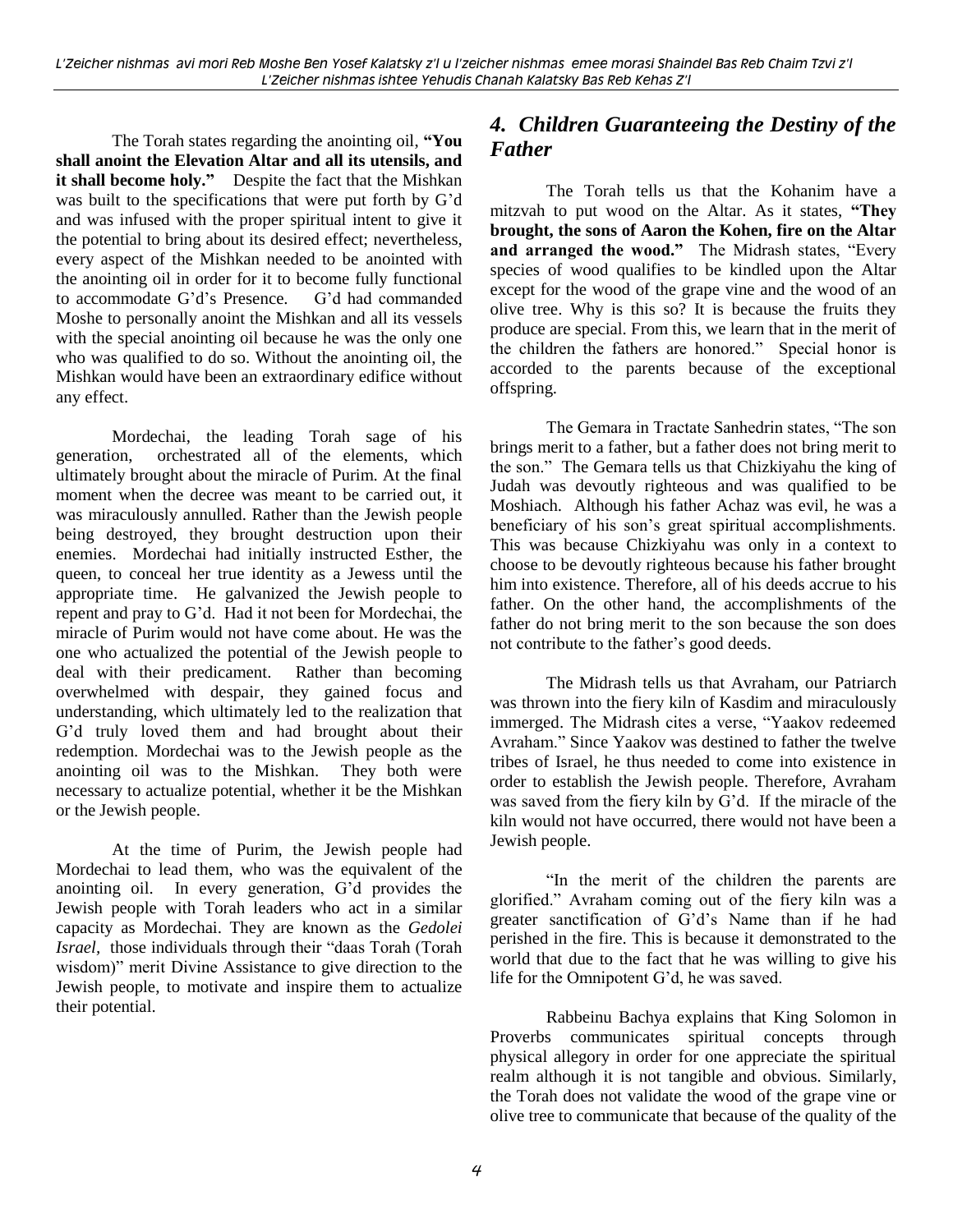fruit, the wood is not burned even for the sake of a mitzvah. These trees assume a special value not to be burned so that they can continue to produce the most exceptional fruits, which are grapes and olive- as Avraham was spared from the fire to be able be the forefather of Yaakov. This is an example of, "In the merit of the children the parents are glorified."

If a parent invests in his child"s Jewish upbringing and education, he not only is providing an opportunity for the child to develop into a Torah observant Jew, he is also setting in motion generations that will follow the spiritual path. Thus, their merit will accrue to him. The parent will receive merit from his child and all his descendants until the end of time because of his initial contribution. Thus, a parent can perpetuate the value of his initiative beyond his own existence.

Chofetz Chaim writes that if one provides what is needed to give a child a proper Jewish education, although it is not his child, and that child develops to be a Torah observant Jew who establishes a family, the one who initially contributed to his education will receive the merit of all the generations who will descend from the one who he had assisted until the end of time. Had it not been for the original initiative, what followed would not have come about. One does not necessarily need to be the biological parent in order to be the beneficiary of the merit that is generated from his input.

The Torah states, **"These are the offspring of Aaron and Moshe on the day Hashem spoke to Moshe at Sinai: These are the names of the sons of Aaron…"** Although the verse begins by saying **"These are the offspring of Aaron and Moshe"** it only enumerates and identifies the offspring of Aaron. Rashi cites the Gemara in Tractate Sanhedrin, which explains that because Moshe had taught Torah to the sons of Aaron they are considered as his children. As it is stated in the Gemara, "If a person teaches Torah to his fellow"s child, it is as if he fathered him."

## *5. Humility Being Reflected Through the Burnt Offering*

The Torah states regarding the burnt offering, **"…Command Aaron and his sons saying: This is the law of the burnt offering…."** Regarding other offerings the Torah states, **"Speak to the children of Israel saying…"** The Midrash asks, "Why does the burnt offering identify with Aaron? G"d says, "Whoever elevates himself (arrogant) deserves to be consumed by fire." Eitz Yosef (commentary on the Midrash) explains, "Since one is obligated to conduct himself as G"d"s servant, the service is not complete until he accepts every aspect of servitude. What are they? Submission, lowliness, one should not conduct himself in the context of mastership because it disgraces the honor of the master. This the reason the Torah chose to command Aaron, who was the most special Kohen. He was to lower himself and submit to G"d by removing the ash from the Altar that remains after the offering is consumed by fire. It is the most simple and least honorable of the services before G'd." Aaron was most qualified to be the officiant of G"d because he submitted to His Will and was negated to his Master.

If one is haughty (elevated), he will be consumed by fire. Consumption by fire destroys the identity of the one who is arrogant and reduces him to ash. The Midrash provides several examples of those who were haughty and were thus consumed by fire. The generation of the great flood were consumed by the fiery hot water. The evil community of Sodom was destroyed through fire (fire and brimstone). The plague of hail was a combination of fire and ice that rained down upon the Egyptians people.

Ramban explains that when one sins inadvertently is able to bring a sin offering to atone for his spiritual failing. It is only because of the Attribute of Mercy that the sacrifice is brought instead of the sinner. Based on the Attribute of Justice, the individual who sins inadvertently deserves to be put to death. Thus, when one brings a sin offering he must humble himself before G"d and recognize that in actuality, he is the one that deserves to be slaughtered and burnt. It is in conjunction with repentance that the sacrifice atones for the individual. If one sins inadvertently, why should he be put to death?

It is only because of one"s sense of self that he does not take sufficient precautions against sin. It is his preoccupation with self that causes him to transgress against G"d. Thus, every inadvertent sin has a degree of arrogance associated with it. It is therefore through the burnt offering that the arrogance can be destroyed and the individual humbled before G"d.

The Gemara tells us that Hillel the elder was one of the most humble people. He was the Prince of Israel. Whenever he would consecrate an offering for the Temple he would consecrate it at the entrance of the Sanctuary.